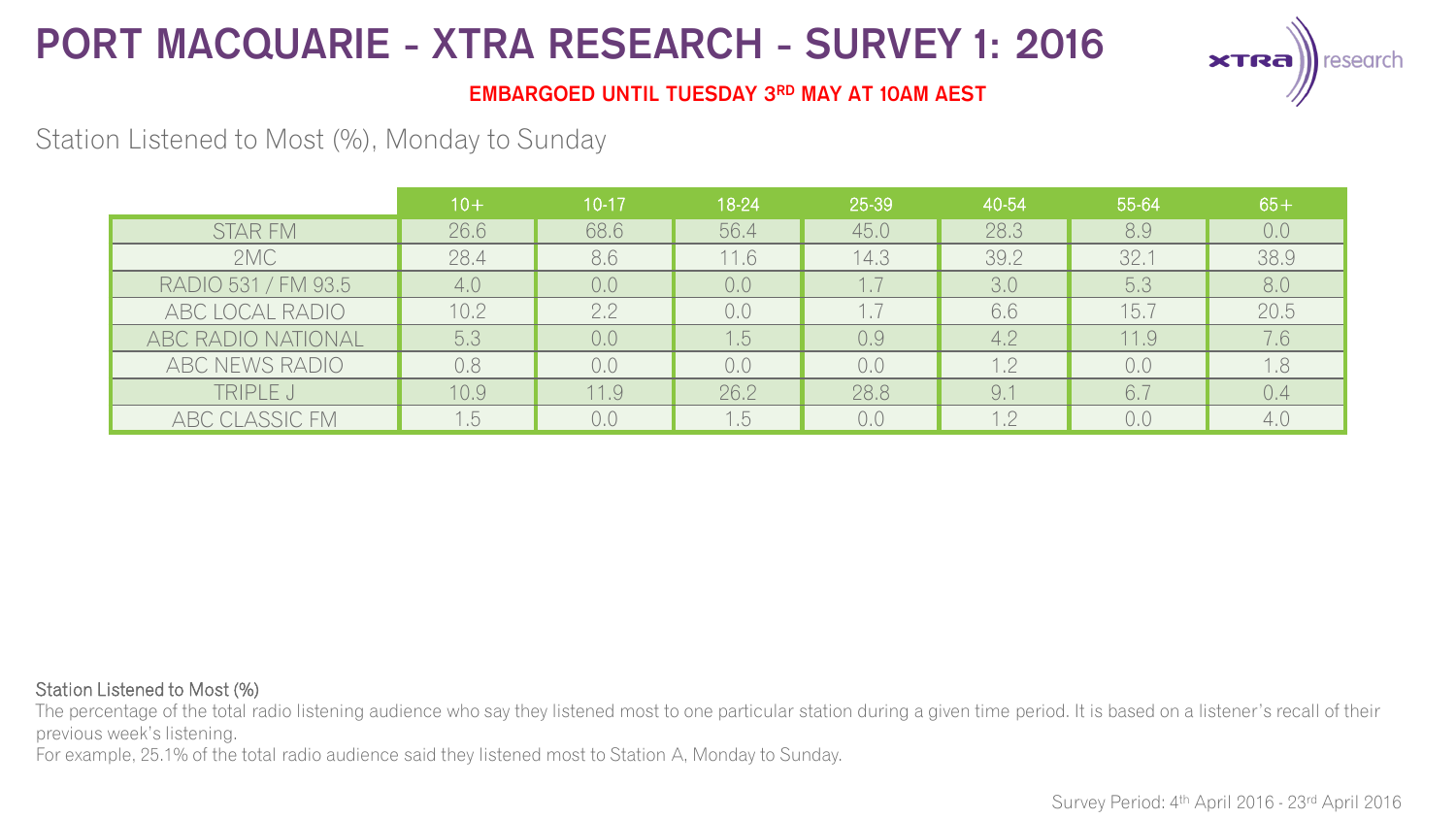

### **EMBARGOED UNTIL TUESDAY 3RD MAY AT 10AM AEST**

## Session Listened to Most (%)

|                     | <b>Breakfast</b> | <b>Morning</b> | <b>Afternoon</b> | <b>Drive</b> | Evening | Weekend<br>Mon-Fri 5.30am-9.00am Mon-Fri 9.00am-12.00pm Mon-Fri 12.00pm-4.00pm Mon-Fri 4.00pm-7.00pm Mon-Fri 7.00pm-12.00mn Sat-Sun 5.30am-12.00mn |
|---------------------|------------------|----------------|------------------|--------------|---------|----------------------------------------------------------------------------------------------------------------------------------------------------|
| <b>STAR FM</b>      | 25.5             | 19.3           | 29.6             | 35.1         | 11.0    | 25.0                                                                                                                                               |
| 2MC                 | 28.6             | 36.7           | 24.7             | 18.6         | 21.4    | 24.9                                                                                                                                               |
| RADIO 531 / FM 93.5 |                  | 5.5            | 3.2              |              |         | 3.6                                                                                                                                                |
| ABC LOCAL RADIO     | 11.3             | 10.2           | 8.6              | 8.2          | 22.2    | 13.9                                                                                                                                               |
| ABC RADIO NATIONAL  | 5.4              | 5.3            | 5.2              | 5,6          | 10.3    | 5.7                                                                                                                                                |
| ABC NEWS RADIO      | 0,8              | 0.4            | 0.9              | 0.5          | 0,8     | 0.3                                                                                                                                                |
| TRIPLE J            | 10.6             | 7.9            | 11.1             | 14.7         | 4,8     | 12.0                                                                                                                                               |
| ABC CLASSIC FM      |                  | 2.0            | 2.9              | 2.9          | 2.4     |                                                                                                                                                    |

#### Session Listened to Most (%)

The percentage of the total radio listening audience who say they listened most to one particular station during a given time period. It is based on a listener's recall of their previous week's listening.

For example, 25.1% of the total radio audience said they listened most to Station A, 5.30am-9.00am Monday to Friday.

Survey Period: 4<sup>th</sup> April 2016 - 23<sup>rd</sup> April 2016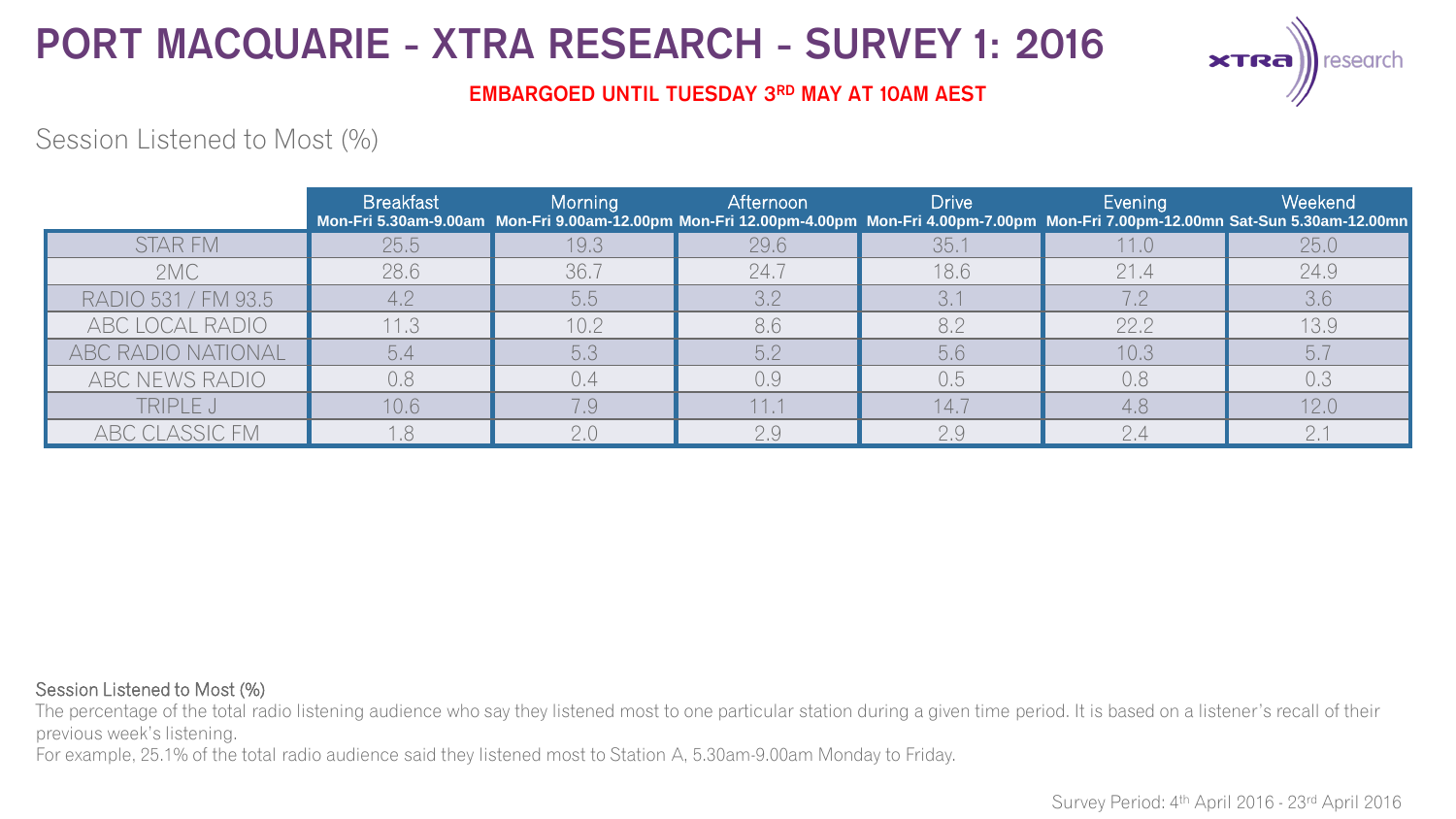

### **EMBARGOED UNTIL TUESDAY 3RD MAY AT 10AM AEST**

## Cumulative Audience (00's) by Demographic, Mon-Sun 5.30am-12midnight

|                     | $10 +$ | $10-17$ | 18-24 | 25-39 | 40-54      | 55-64 | $65+$ |
|---------------------|--------|---------|-------|-------|------------|-------|-------|
| <b>STAR FM</b>      | 419    | 111     | 73    | 101   | 109        | 22    |       |
| 2MC                 | 498    | 28      | 25    | 49    | 131        | 101   | 165   |
| RADIO 531 / FM 93.5 | 84     |         |       |       | 16         | 13    | 47    |
| ABC LOCAL RADIO     | 208    |         |       |       | 37         | 53    | 104   |
| ABC RADIO NATIONAL  | 101    |         |       |       | 22         | 33    | 39    |
| ABC NEWS RADIO      | 26     |         |       |       |            |       |       |
| TRIPLE J            | 188    | 25      | 42    | 62    | 37         | 19    |       |
| ABC CLASSIC FM      | 33     |         |       |       | $\sqrt{ }$ |       | 23    |

#### Cumulative Audience (00's)

The total number of different people who listen to a station for at least 8 minutes during any time period, based on a listener's recall of their previous week's listening. For example, Station A has 25,000 unique listeners between 5.30am-12.00mn Monday to Sunday.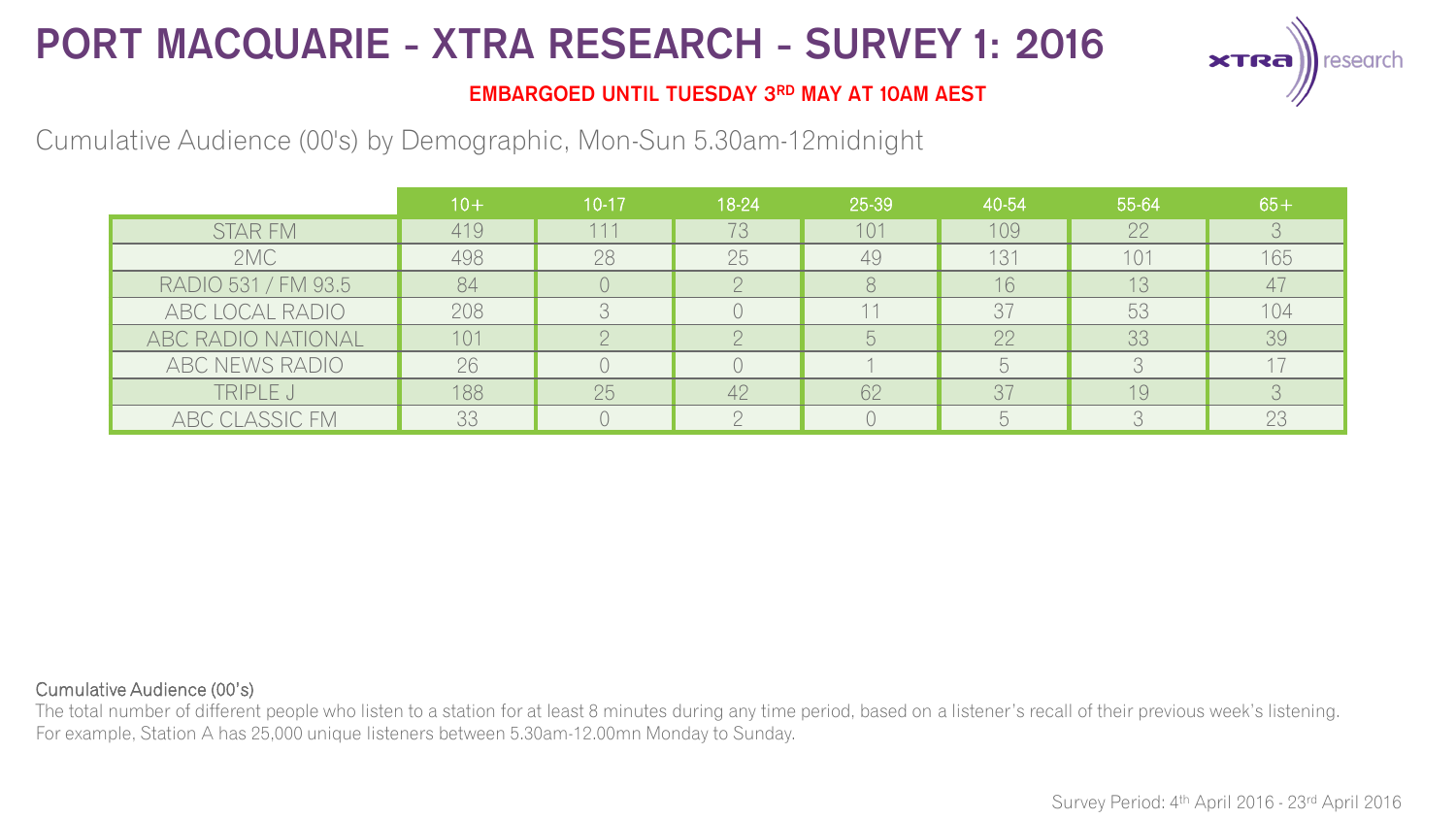

### **EMBARGOED UNTIL TUESDAY 3RD MAY AT 10AM AEST**

## Cumulative Audience (00's) by Session, P10+ [Potential: 1245]

|                     | <b>Breakfast</b> | Morning | <b>Afternoon</b> | <b>Drive</b> | Evening | Weekend<br>Mon-Fri 5.30am-9.00am Mon-Fri 9.00am-12.00pm Mon-Fri 12.00pm-4.00pm Mon-Fri 4.00pm-7.00pm Mon-Fri 7.00pm-12.00mn Sat-Sun 5.30am-12.00mn |
|---------------------|------------------|---------|------------------|--------------|---------|----------------------------------------------------------------------------------------------------------------------------------------------------|
| <b>STAR FM</b>      | 303              | 167     | 226              | 262          | 28      | 272                                                                                                                                                |
| 2MC                 | 375              | 313     | 209              | 161          |         | 300                                                                                                                                                |
| RADIO 531 / FM 93.5 | 53               | 53      | 26               | 26           | 19      |                                                                                                                                                    |
| ABC LOCAL RADIO     | 143              | 103     | 76               | 75           | 45      | 162                                                                                                                                                |
| ABC RADIO NATIONAL  |                  | 50      | 48               |              | 23      | 75                                                                                                                                                 |
| ABC NEWS RADIO      |                  |         |                  |              |         |                                                                                                                                                    |
| TRIPLE J            | 142              |         | 101              | 130          | 16      |                                                                                                                                                    |
| ABC CLASSIC FM      | 23               | 20      | 23               | n            |         | 23                                                                                                                                                 |

#### Cumulative Audience (00's)

The total number of different people who listen to a station for at least 8 minutes during any time period, based on a listener's recall of their previous week's listening. For example, Station A has 25,000 unique listeners between 5.30am-12.00mn Monday to Sunday.